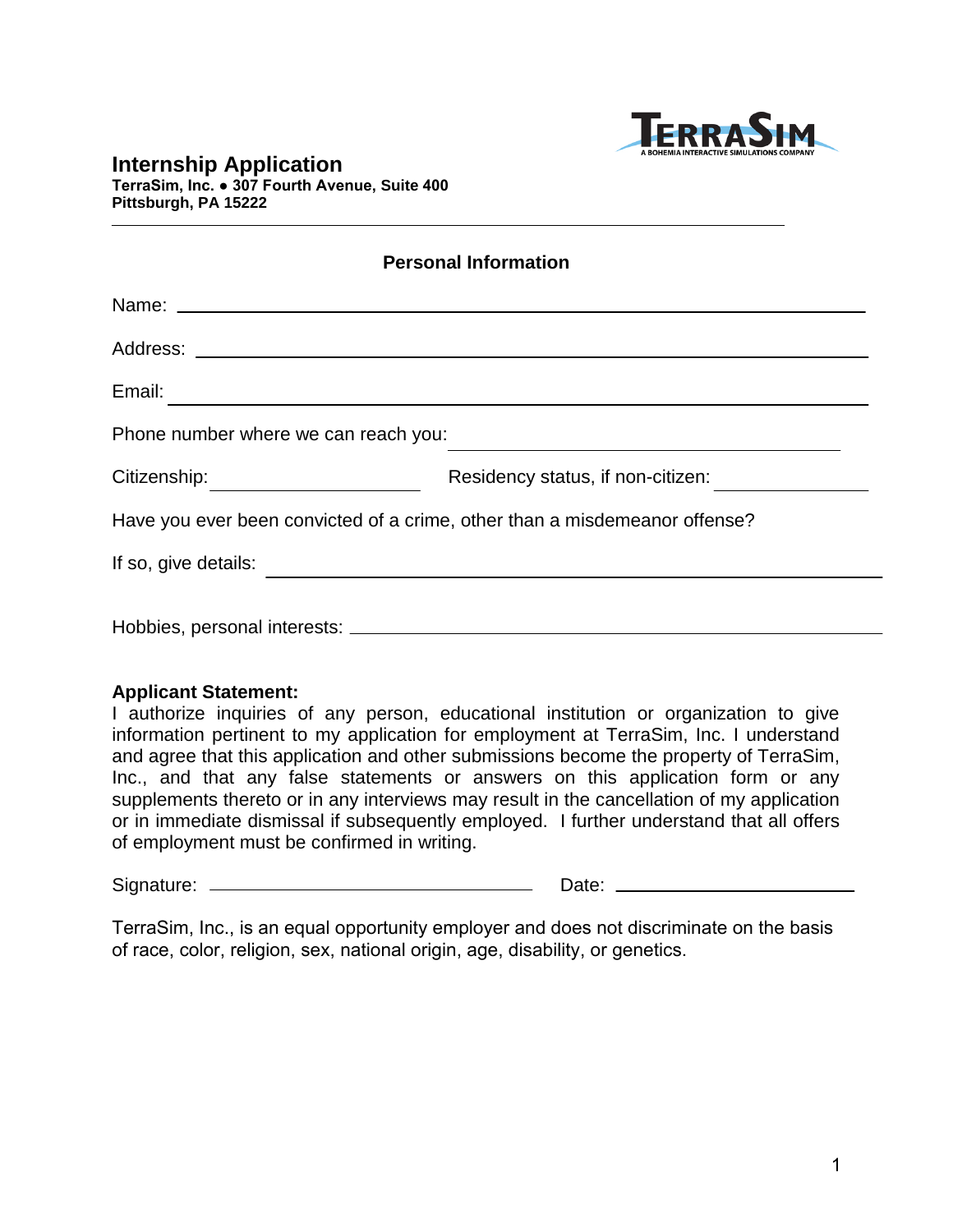# **Employment History**

| Type of Business: ____________________________ |                            | Your title:                                       |  |
|------------------------------------------------|----------------------------|---------------------------------------------------|--|
|                                                |                            |                                                   |  |
|                                                |                            |                                                   |  |
|                                                |                            |                                                   |  |
|                                                | <b>Educational History</b> |                                                   |  |
|                                                |                            |                                                   |  |
|                                                |                            |                                                   |  |
| Degree earned: __________________              |                            | Major:<br><u> 1989 - Andrea Station Barbara (</u> |  |
|                                                |                            |                                                   |  |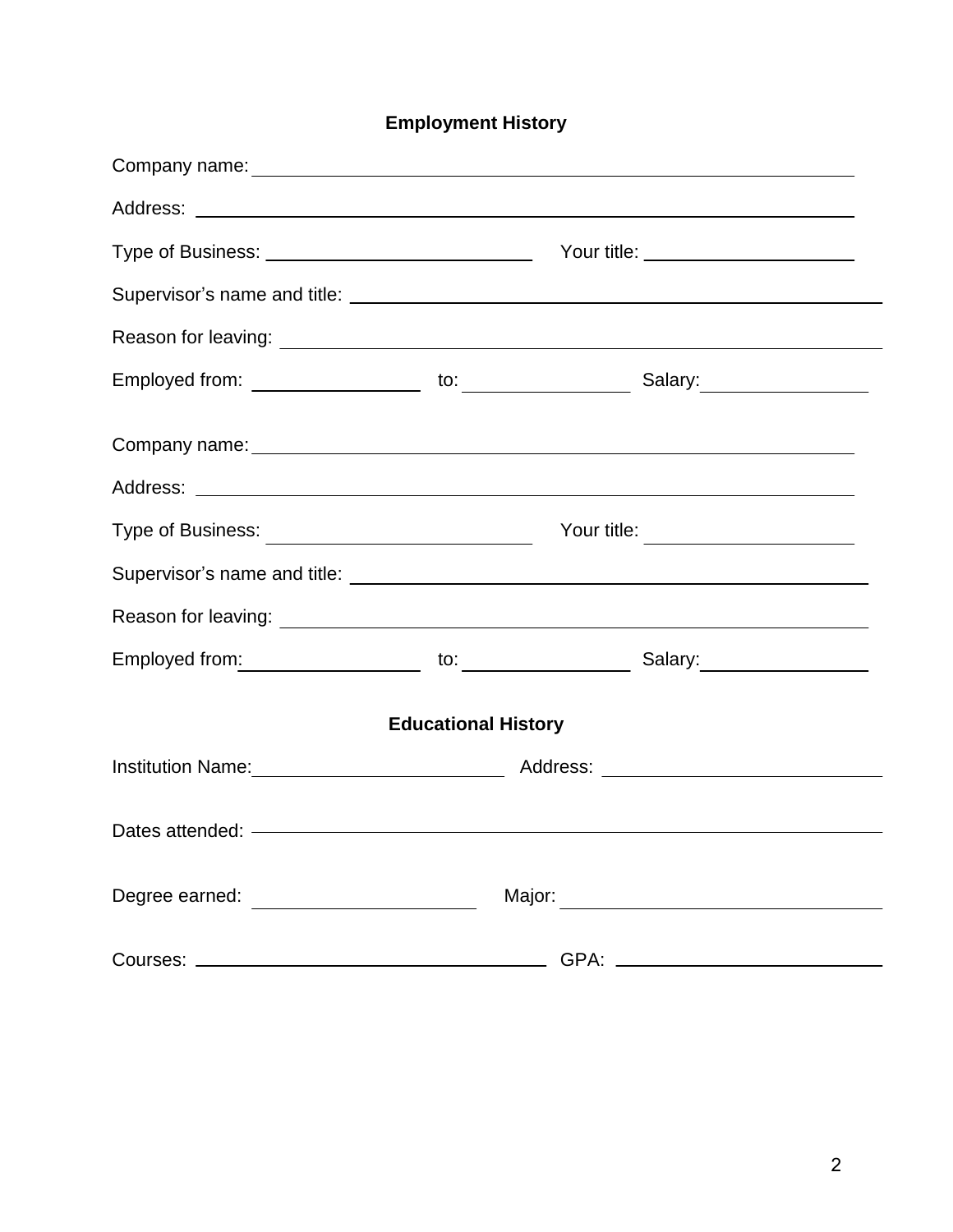**Upper level classes (upper level) taken** 

**Hands on projects and/or lab experience (reference** *your specific role(s)* **and the tools** *you* **used) Career Objectives Special Awards or Honors Extracurricular Activities**